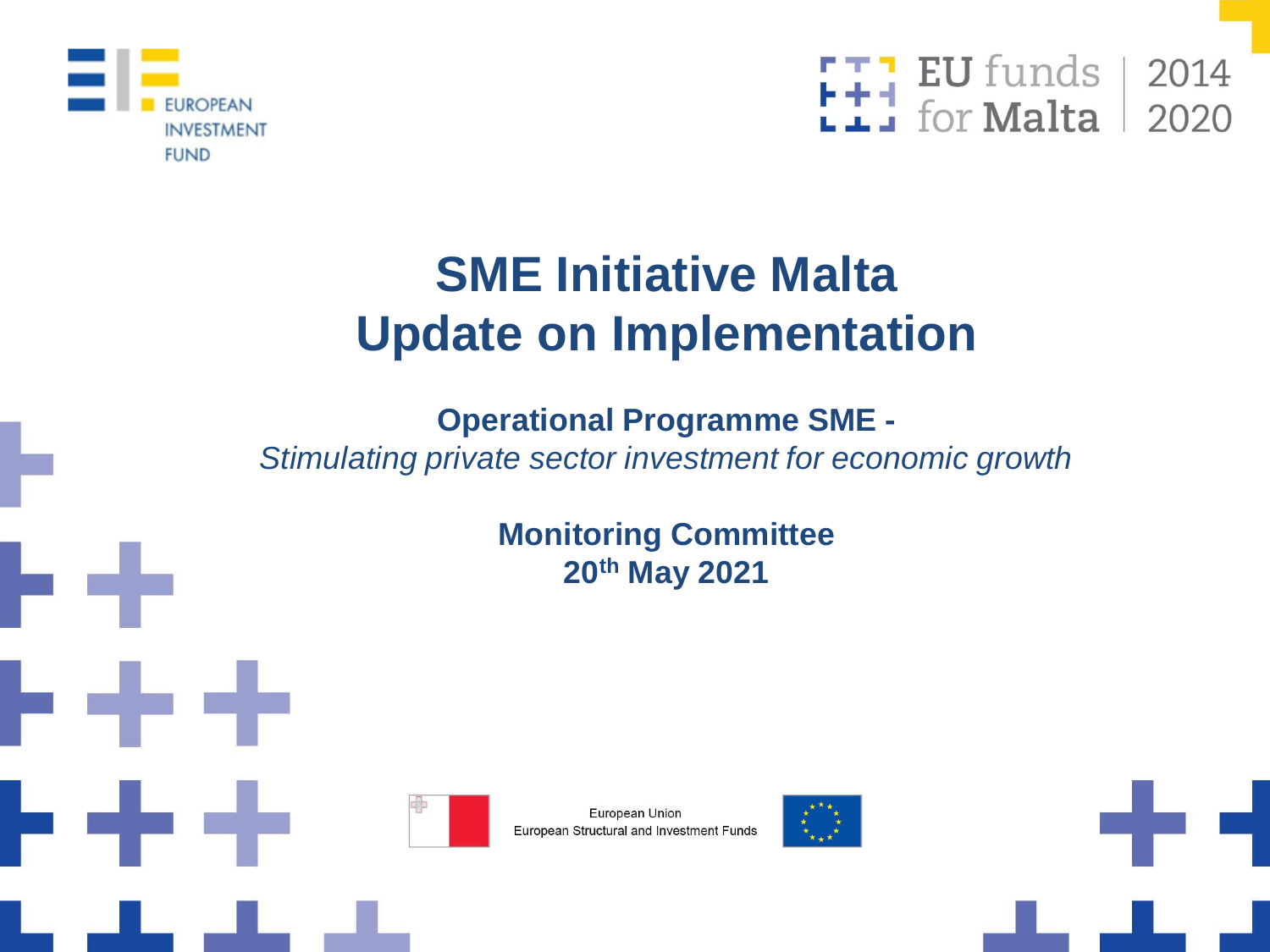# **Overview**

 $F + 1$  EU funds 2014

- The implementation of the SME Initiative continued in 2020, showcasing the ongoing success of this instrument, and its ability to adapt to the economic realities of the Maltese islands, even when facing unprecedented scenarios such as a global pandemic.
- A need was felt to top up this instrument from  $E22M$  to  $E29M$ , thus increasing the portfolio of available loans from €89.5M to **€116M**.
- Up to the end of 2020, a total of **€73.9M** in new loans have been committed to SMEs in Malta and Gozo, with €66.7M, or 90% of the Committed allocation, being disbursed by December 2020
- By the end of 2020, 882 guaranteed loans had been disbursed by the two selected FIs, to 745 SMEs.
- Circa 82% of the SMEs which benefitted from this instrument employed less than 10 employees and 98.7% less than 50. 48% of the SMEs assisted were start ups.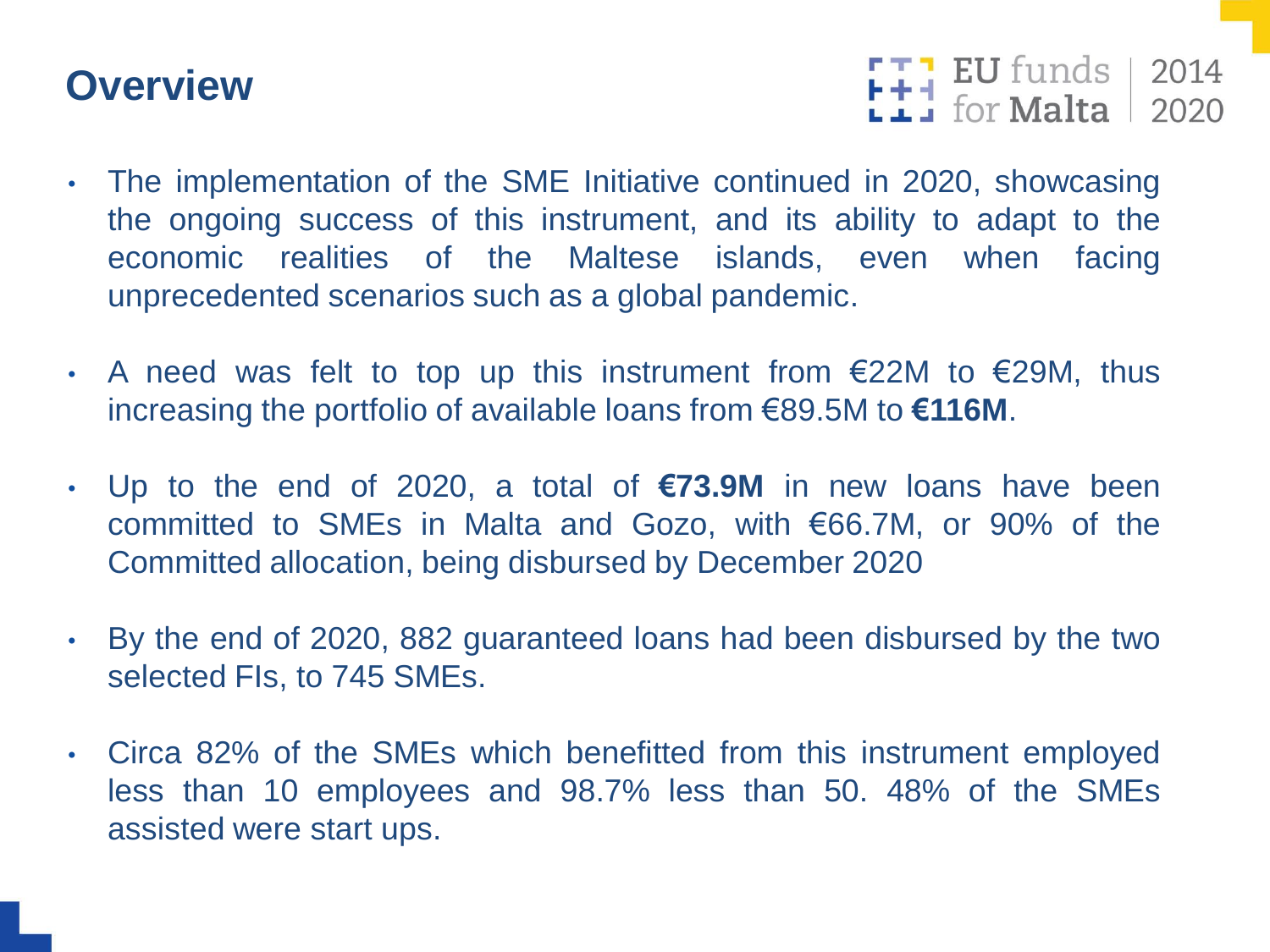# **Progress as at December 2020**

## **Loans committed and disbursed (millions)**

#### **EU** funds Ħ for **Malta**

## **Number of transactions and final recipients**

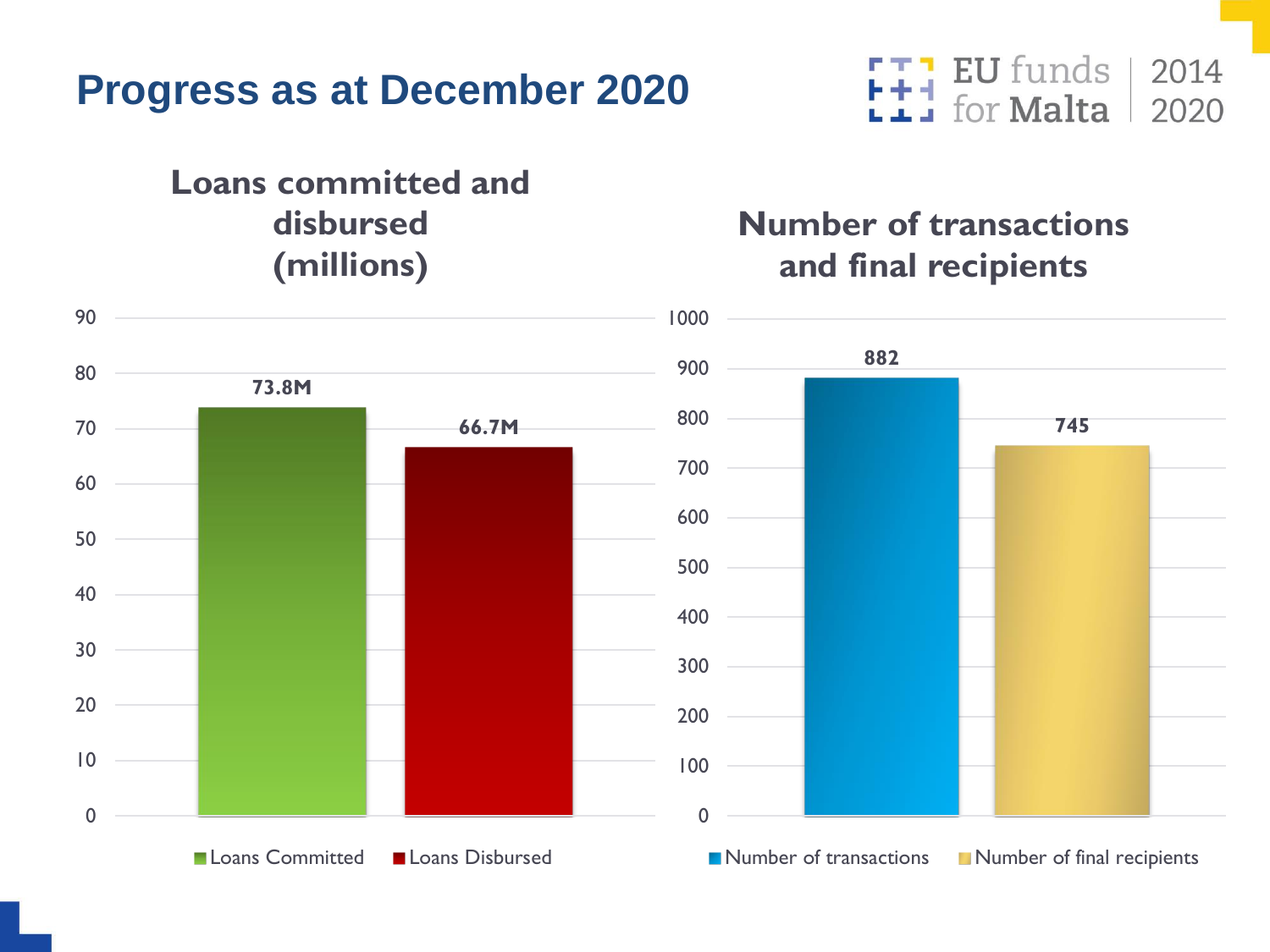#### **Build up of Portfolio – EU** funds for **Malta Loans Committed and Disbursed**



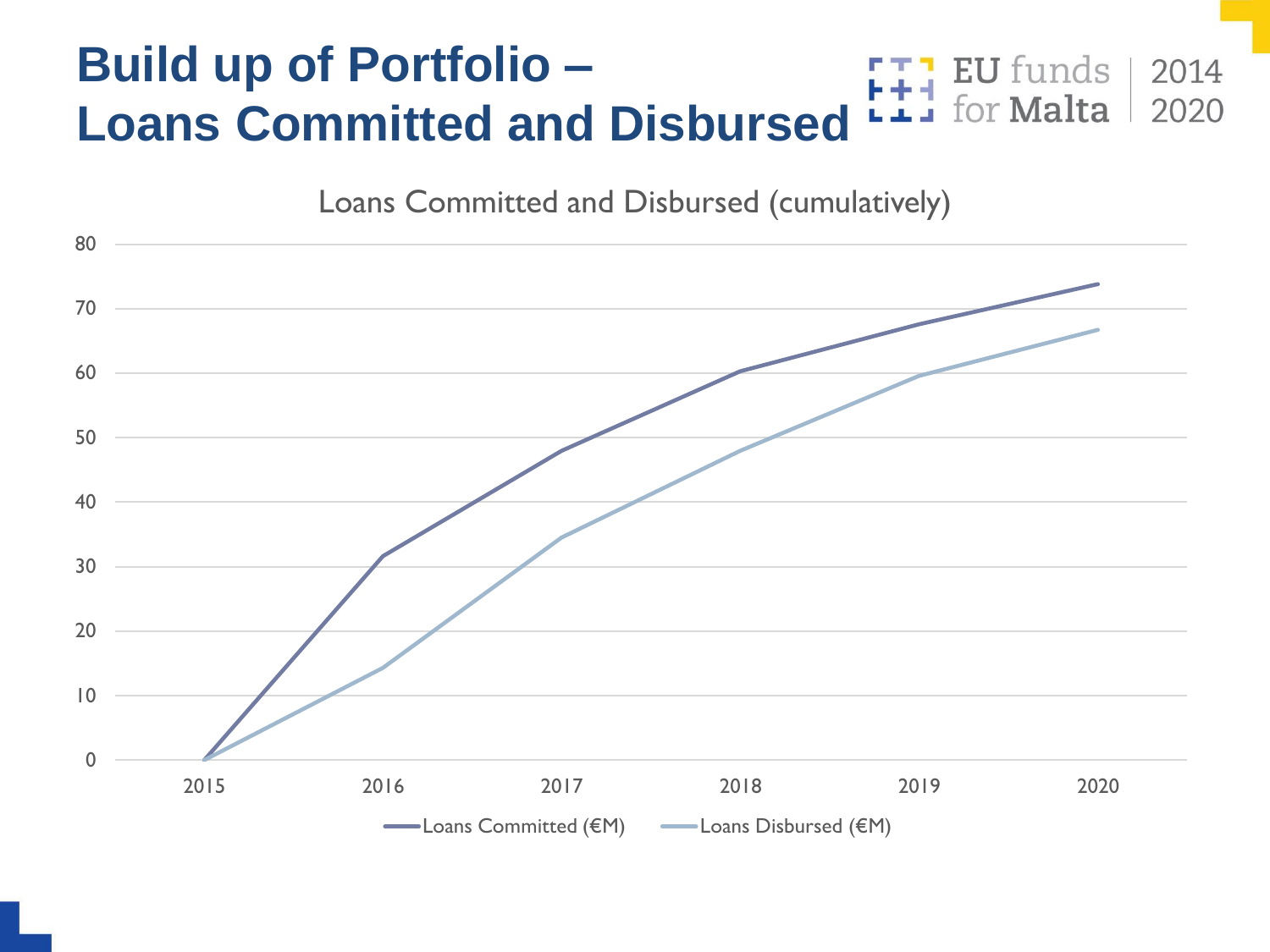#### **Build up of Portfolio – EU** funds 2014 for **Malta** 2020 **Loans Committed and Disbursed**

## **Loans Committed and Disbursed (per year)**

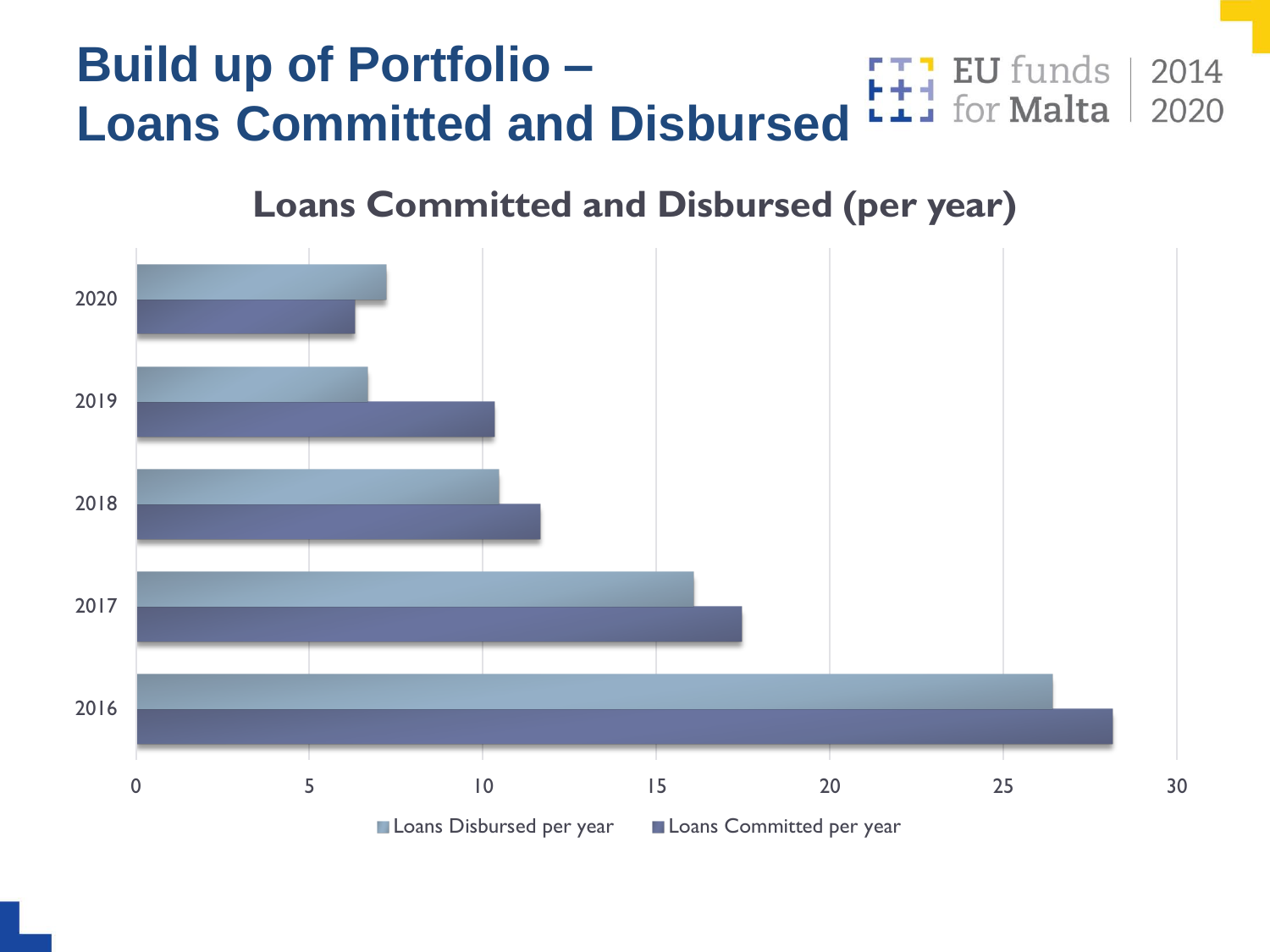# **Profile of final recipients**



## **Diversification by Sector**

- **63 sectors** received financing (NACE code level 2)
- **5 sectors account for approx. 61%** of SMEs receiving financing

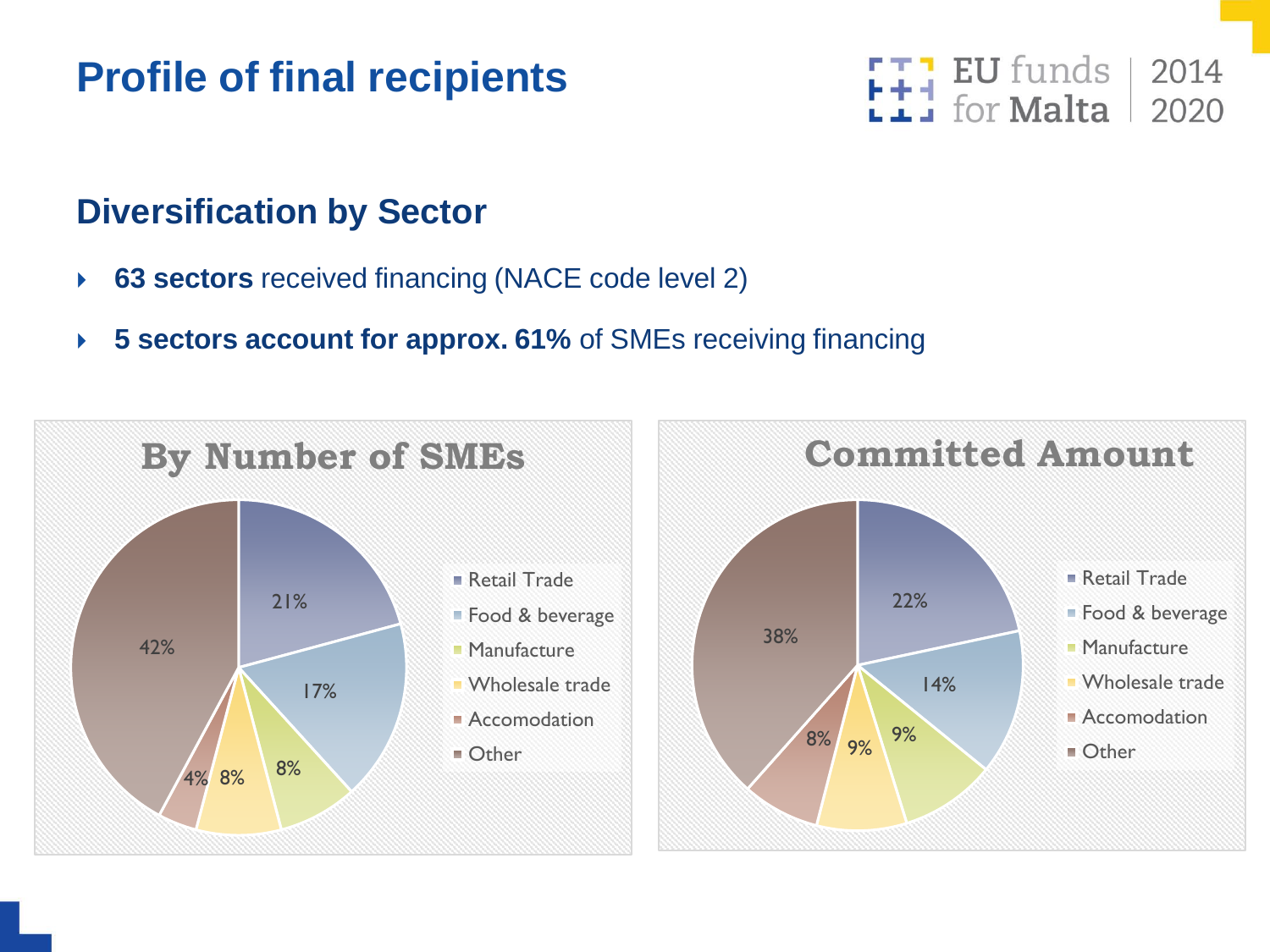# **Assistance by Territory (as at December 2020)**

**EU** funds | 2014 FTT EU funds<br>L+1 for Malta 2020



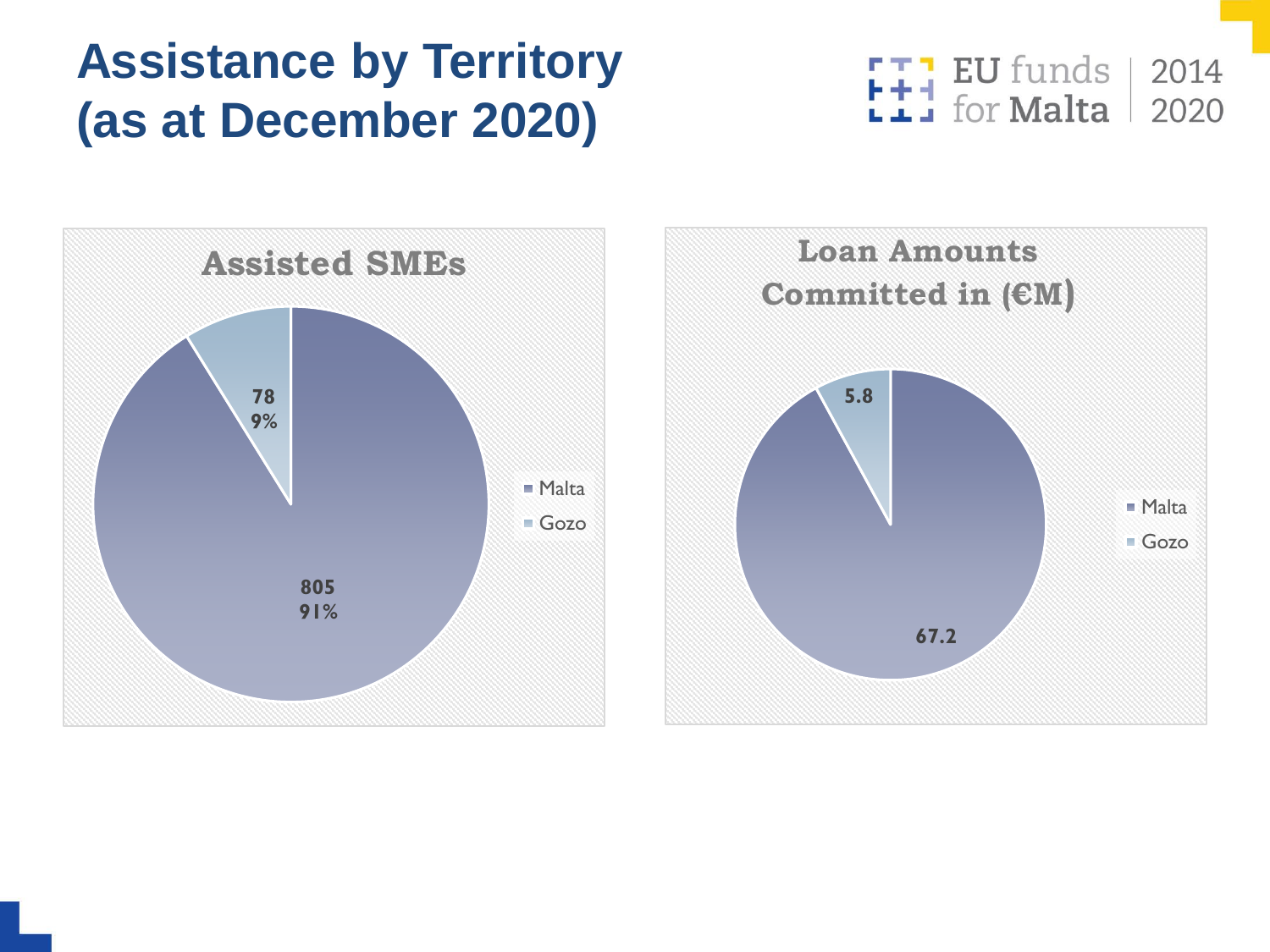## **Loan Purpose**

EU funds 2014 for **Malta** 2020



■ Working capital **Tangible investment** Intangible investment

**Business Transfer**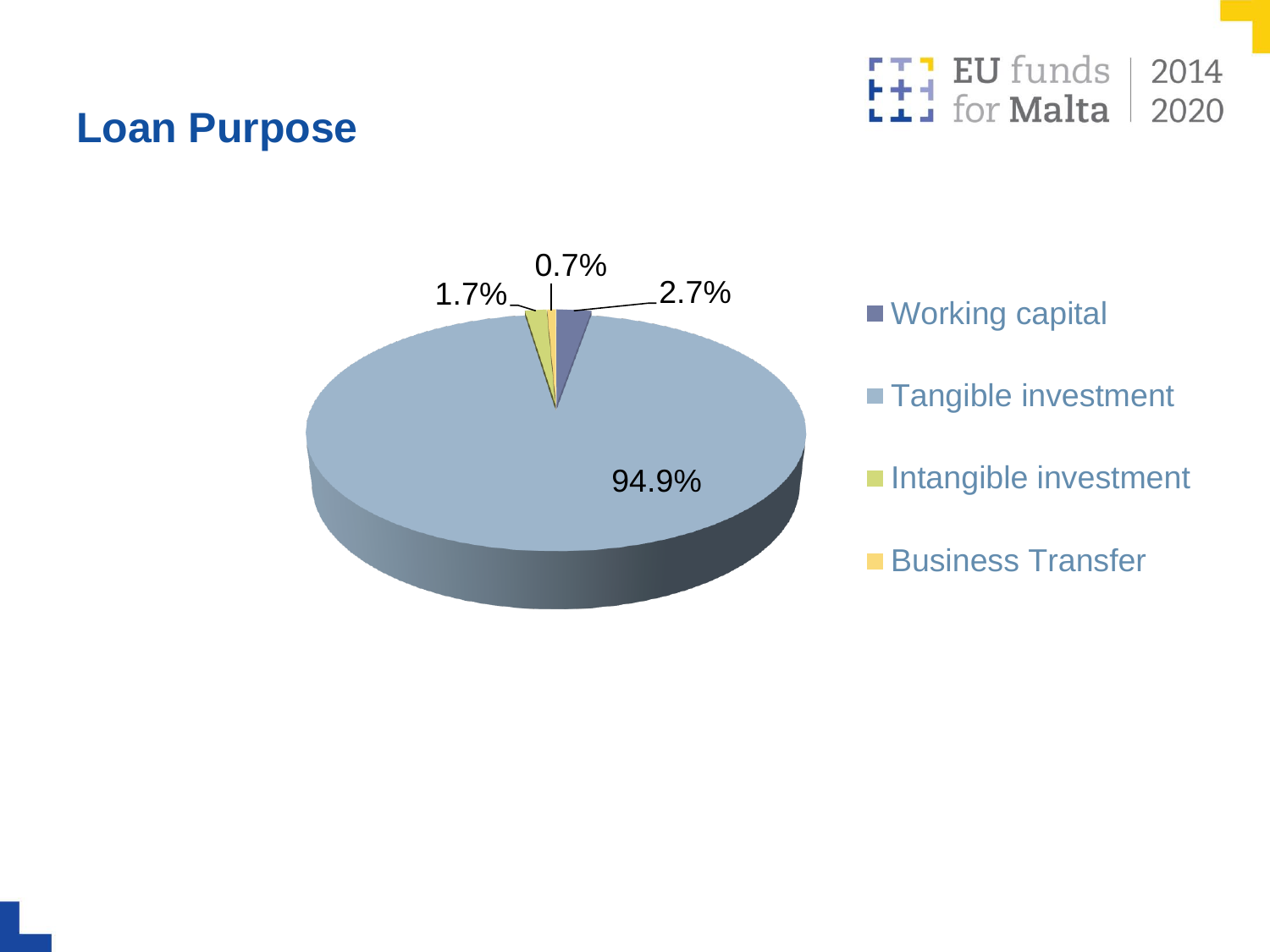

 $F + 1$  EU funds 2014

- The SMEi Malta is also being adapted to react to the realities brought about by the COVID-19 pandemic.
- It is in fact envisaged that this instrument will assist an additional 210 SMEs (cumulatively 885) in accessing a total of €116M in loans, which include a specific allocation towards Working Capital Relief.
- The evaluation exercise to be carried out with regard to assistance to SMEs will also include an ex-ante assessment of how the Financial Instruments already in place can be further adapted to meet the needs of the developing market in the 21-27 Programming Period.